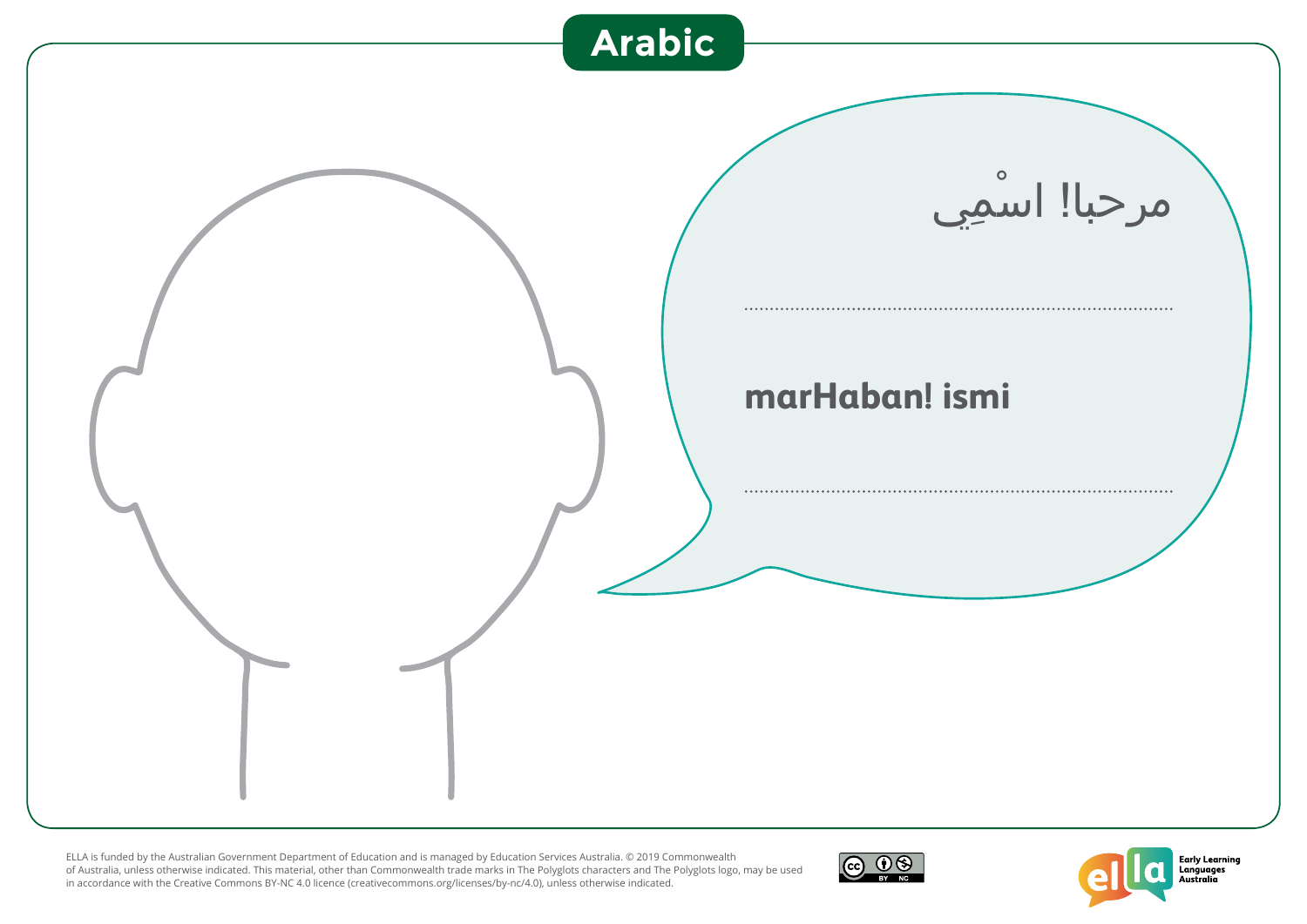



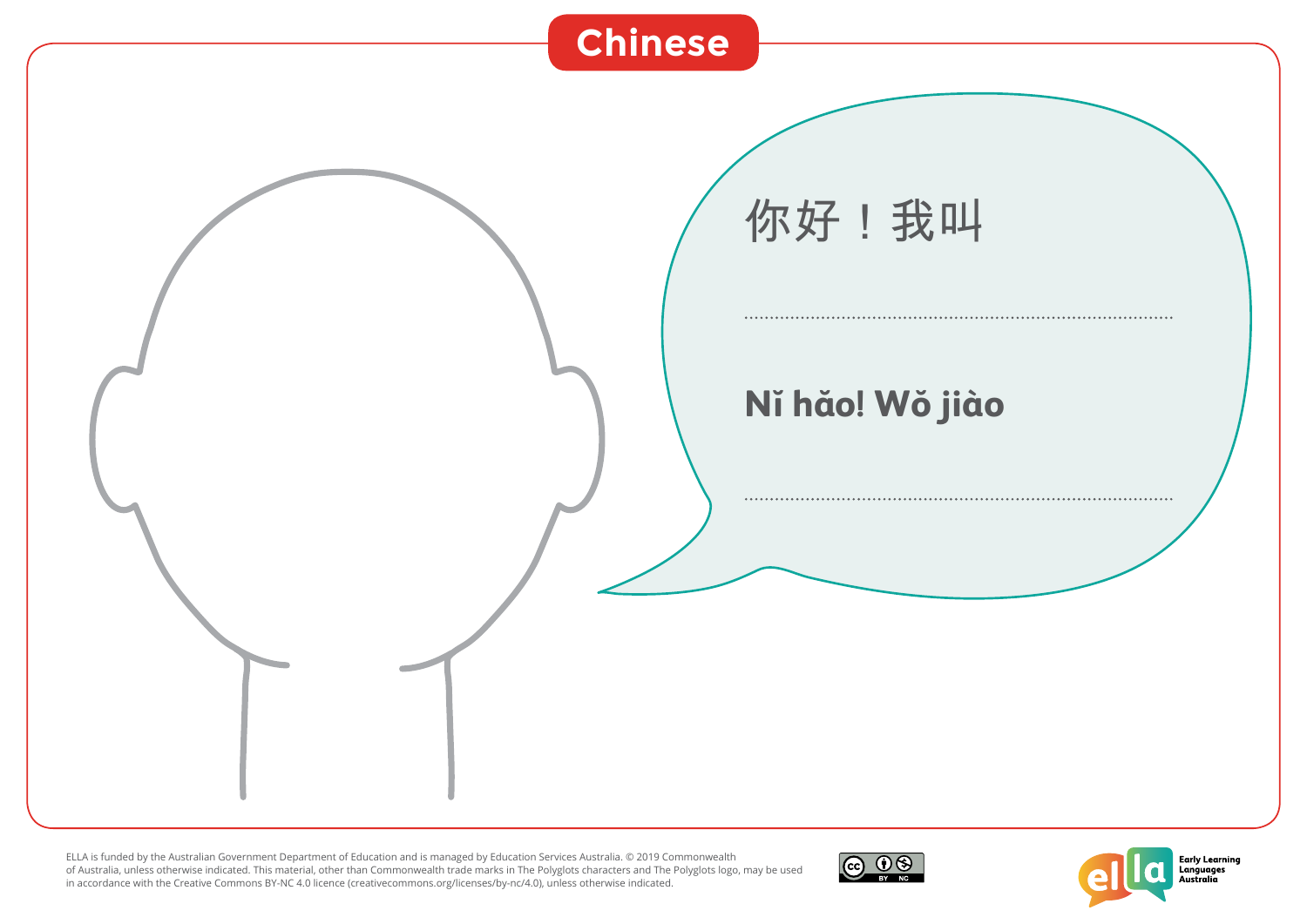



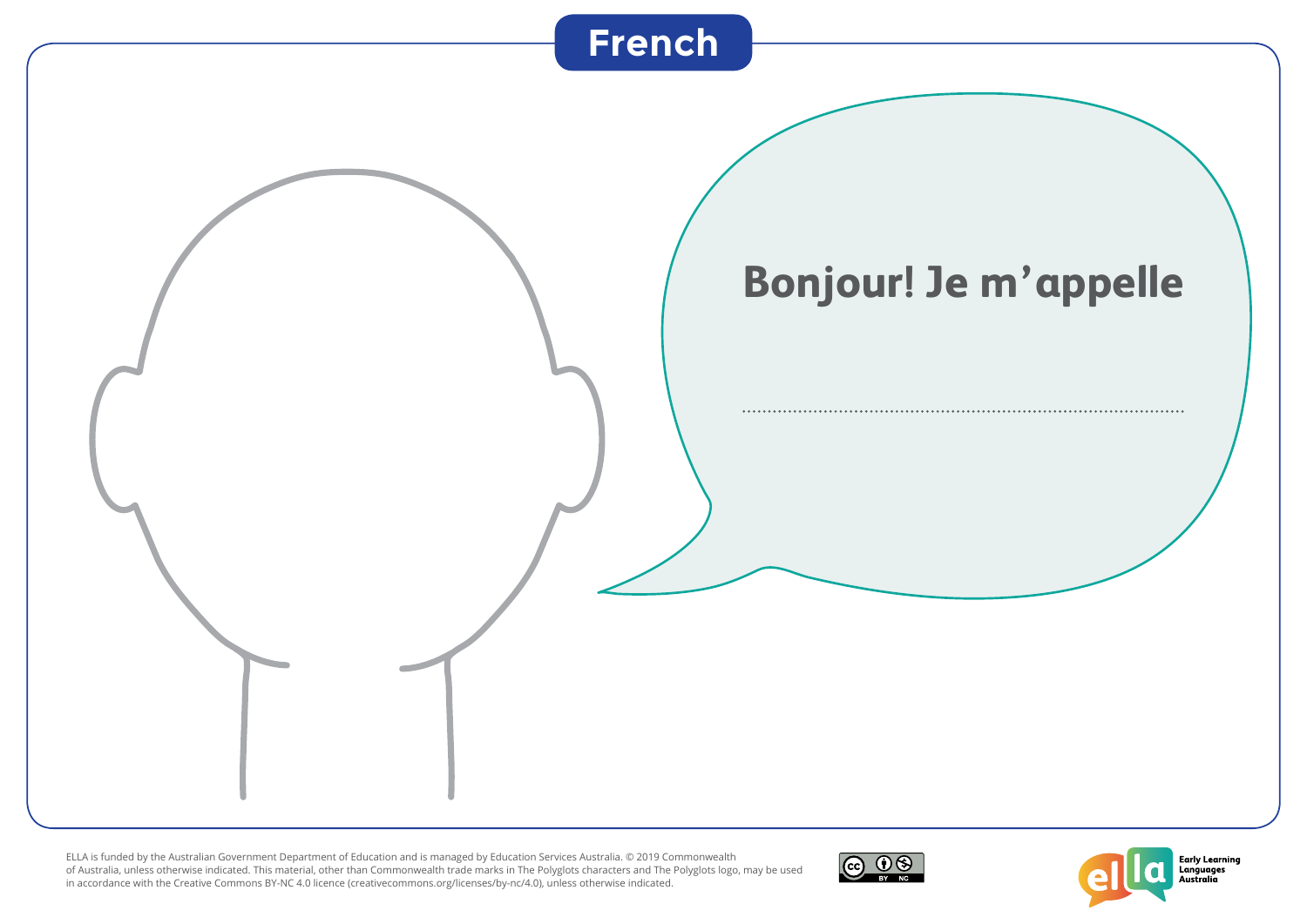



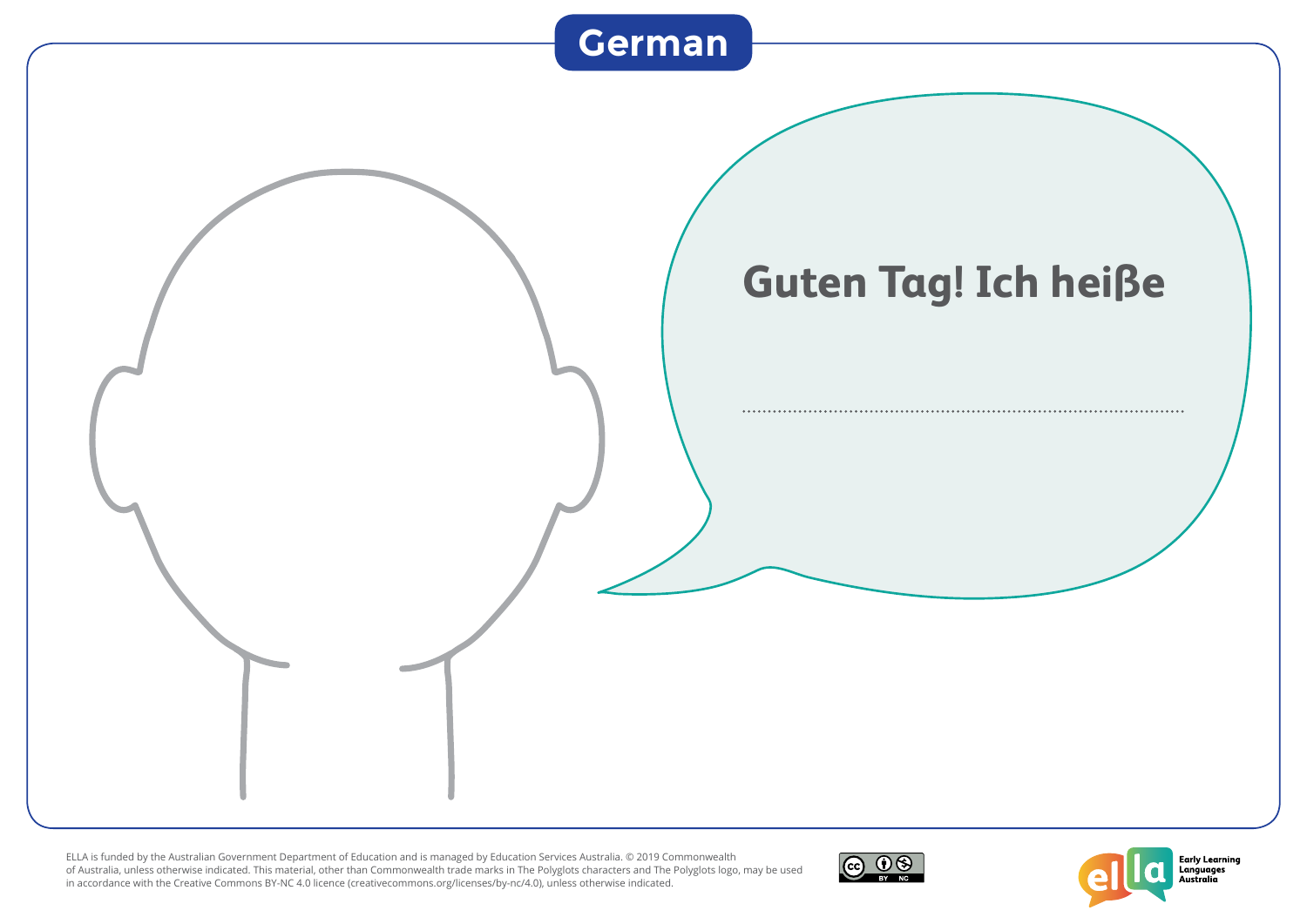



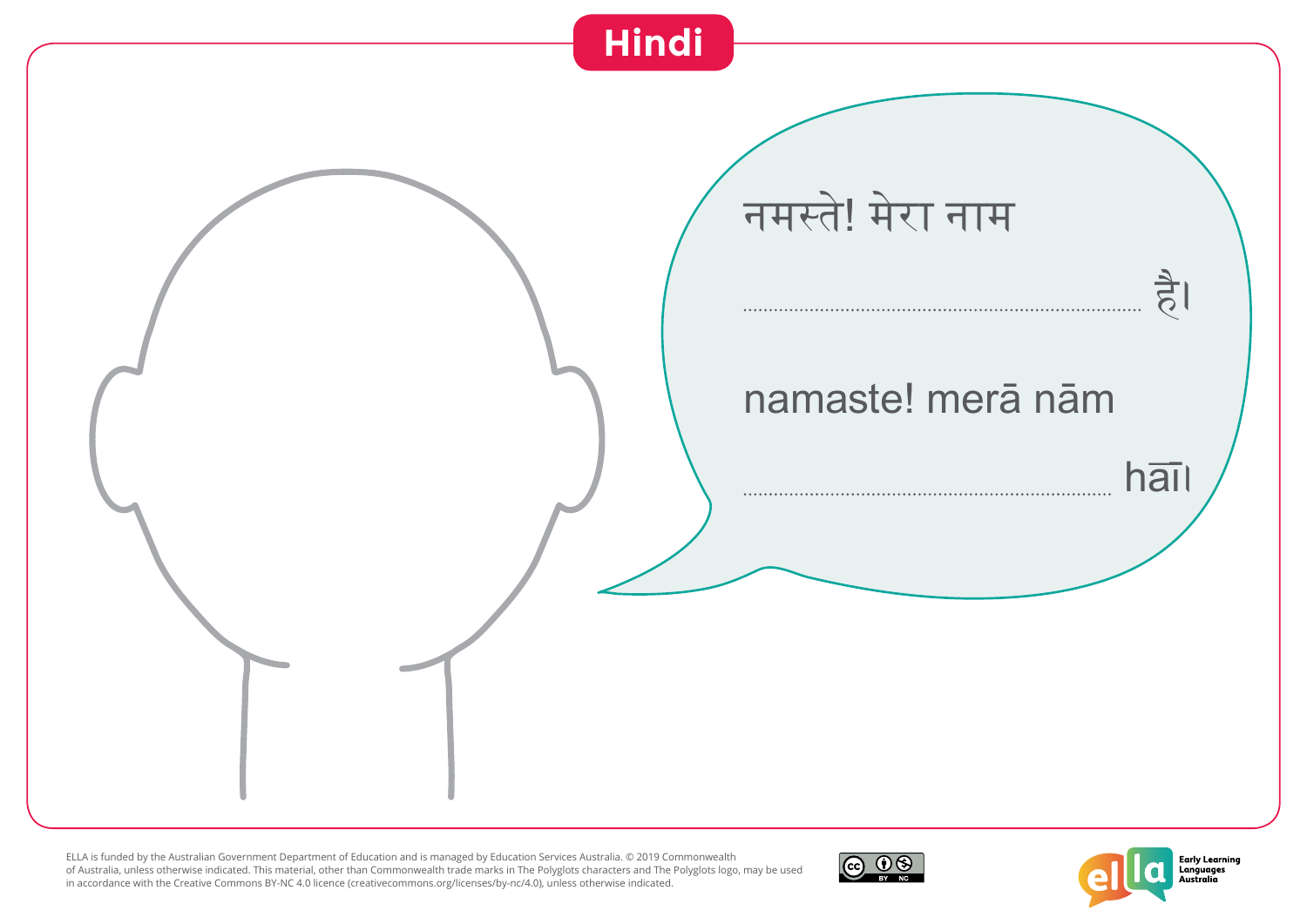



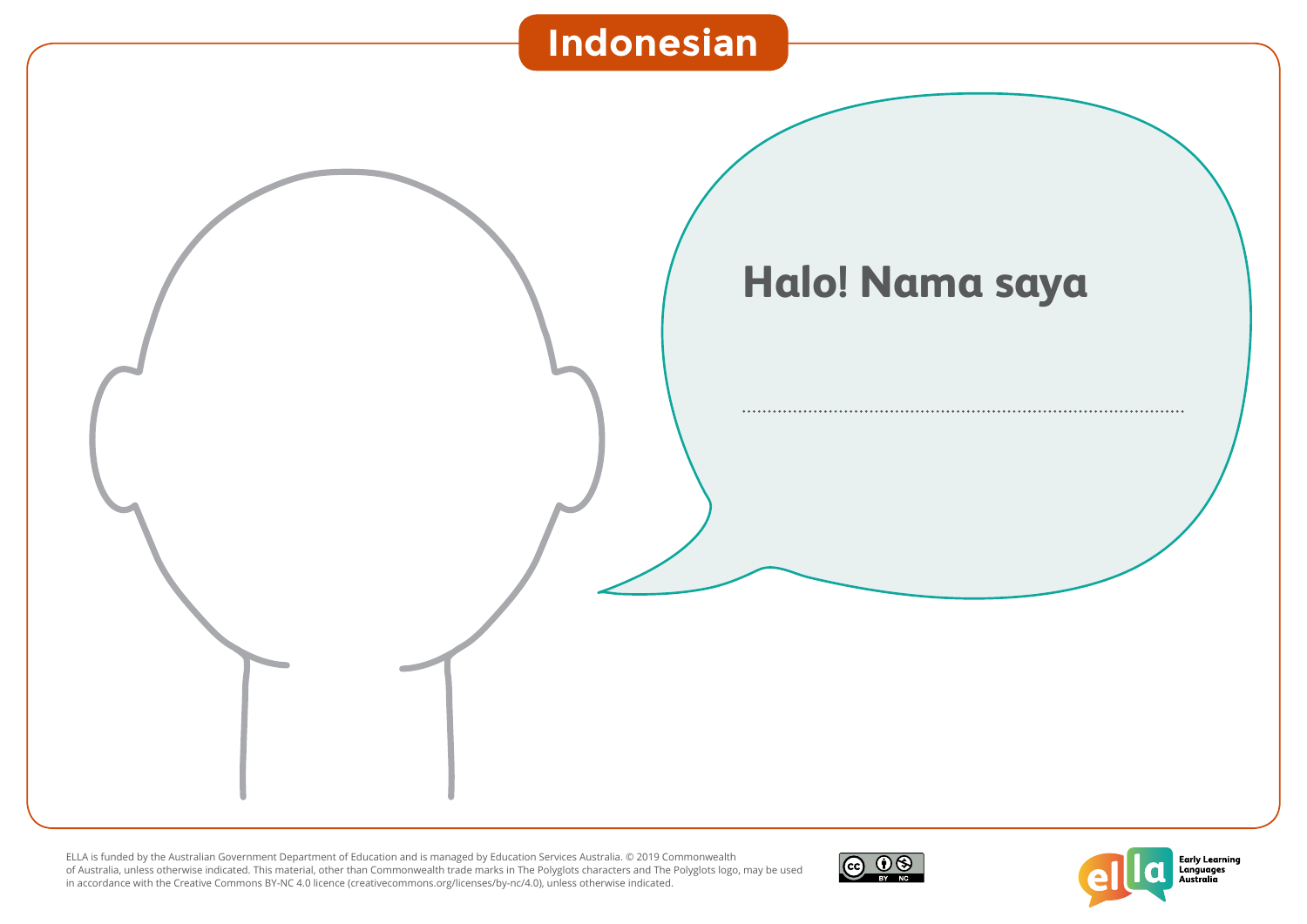



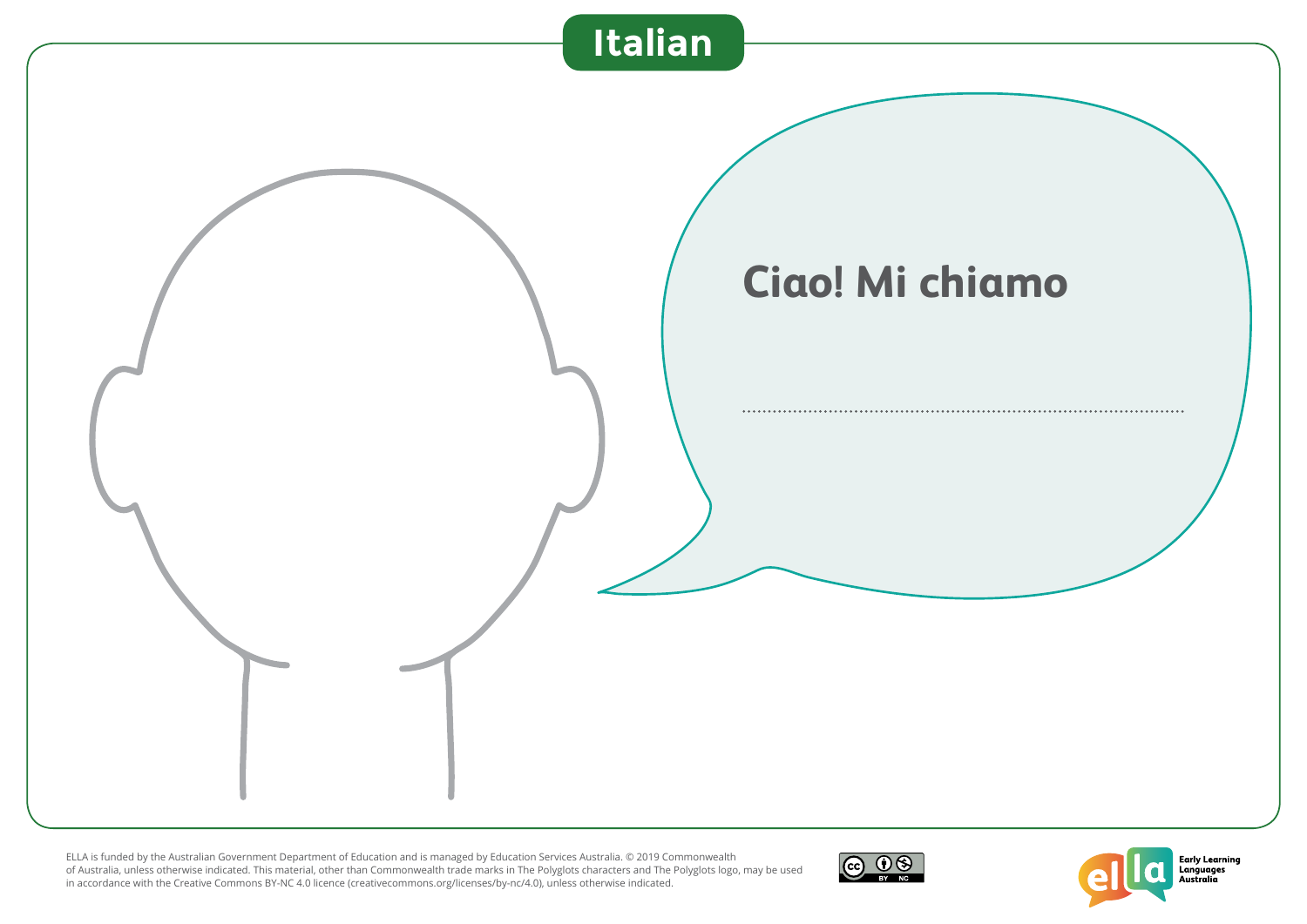



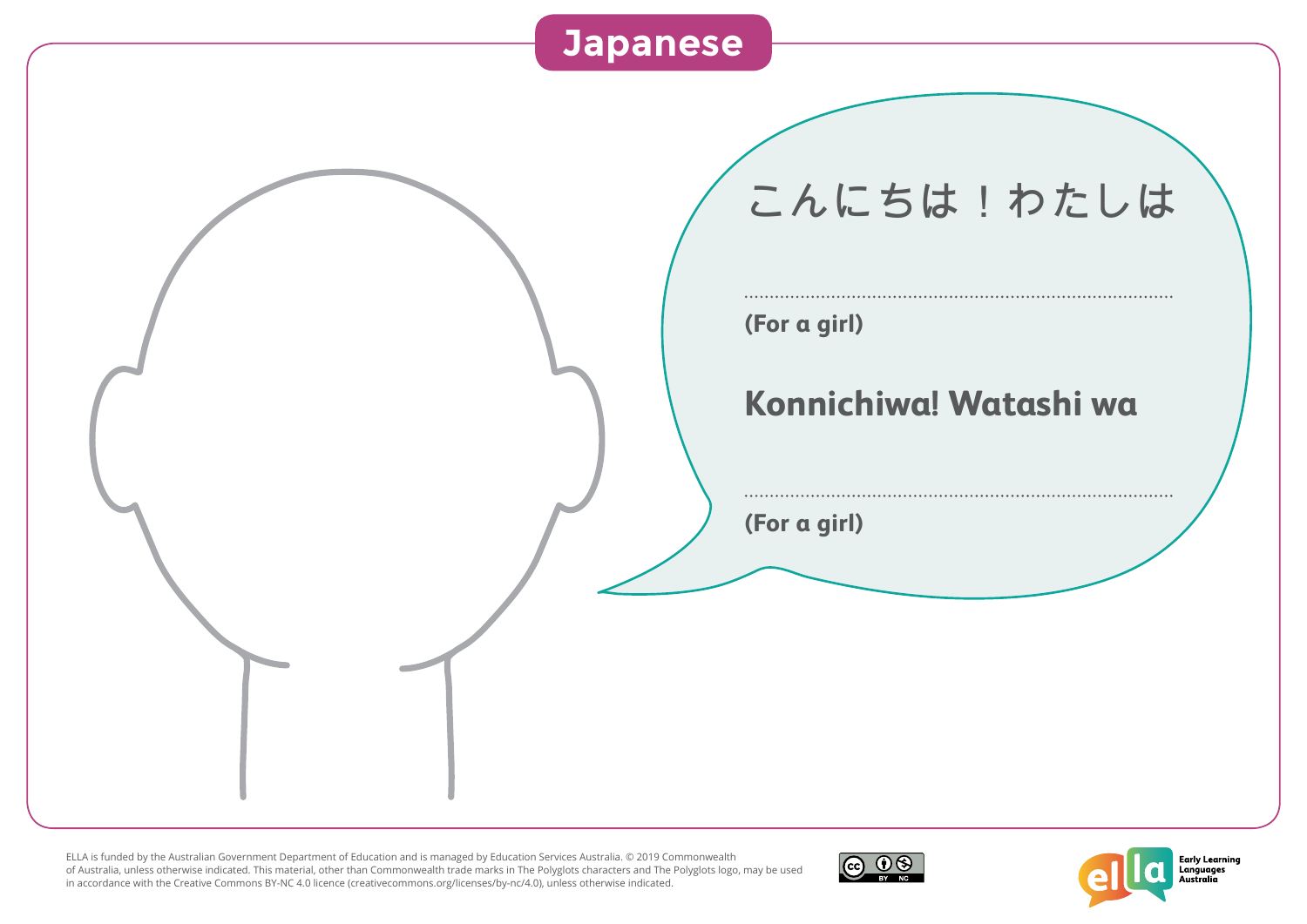



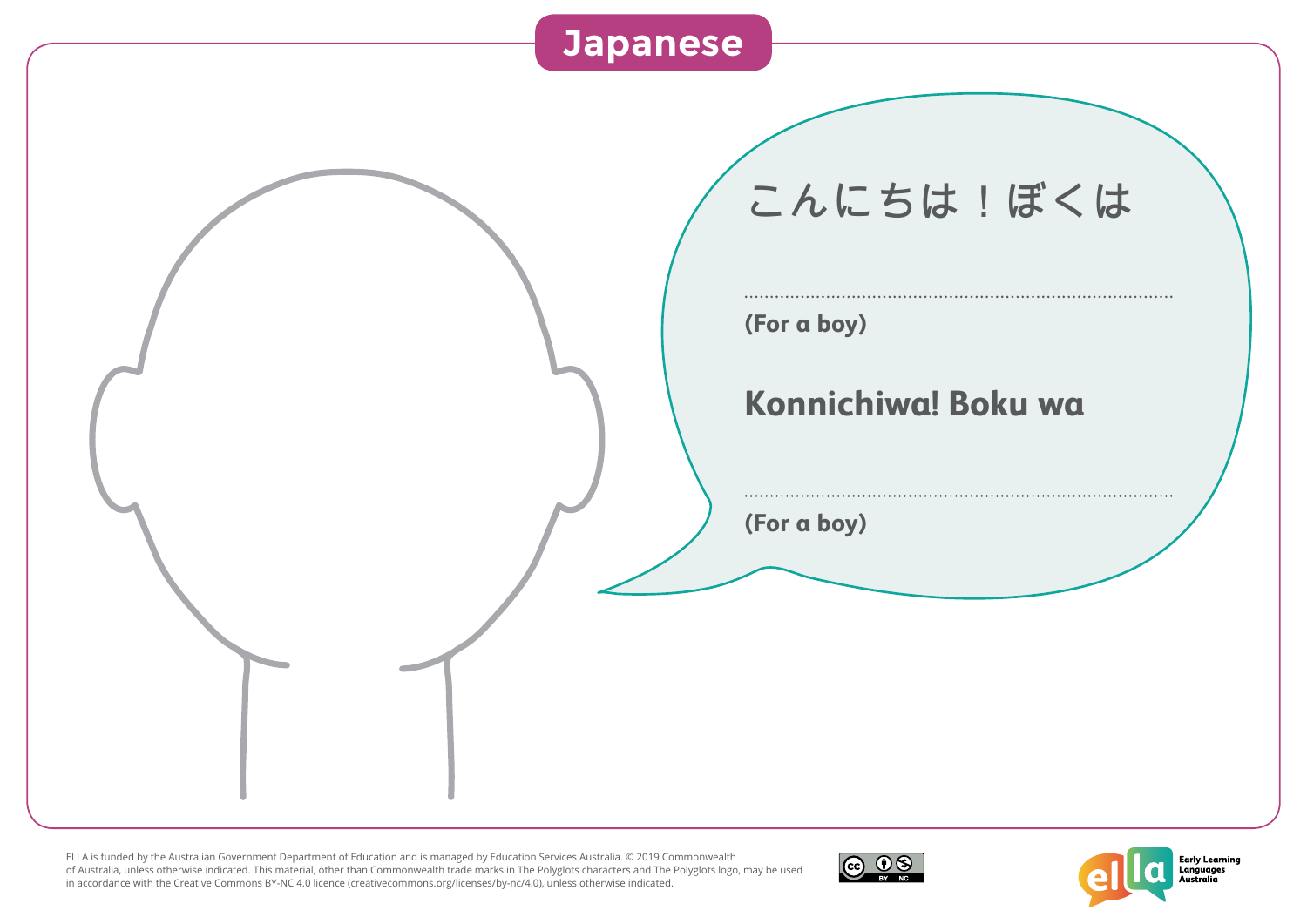



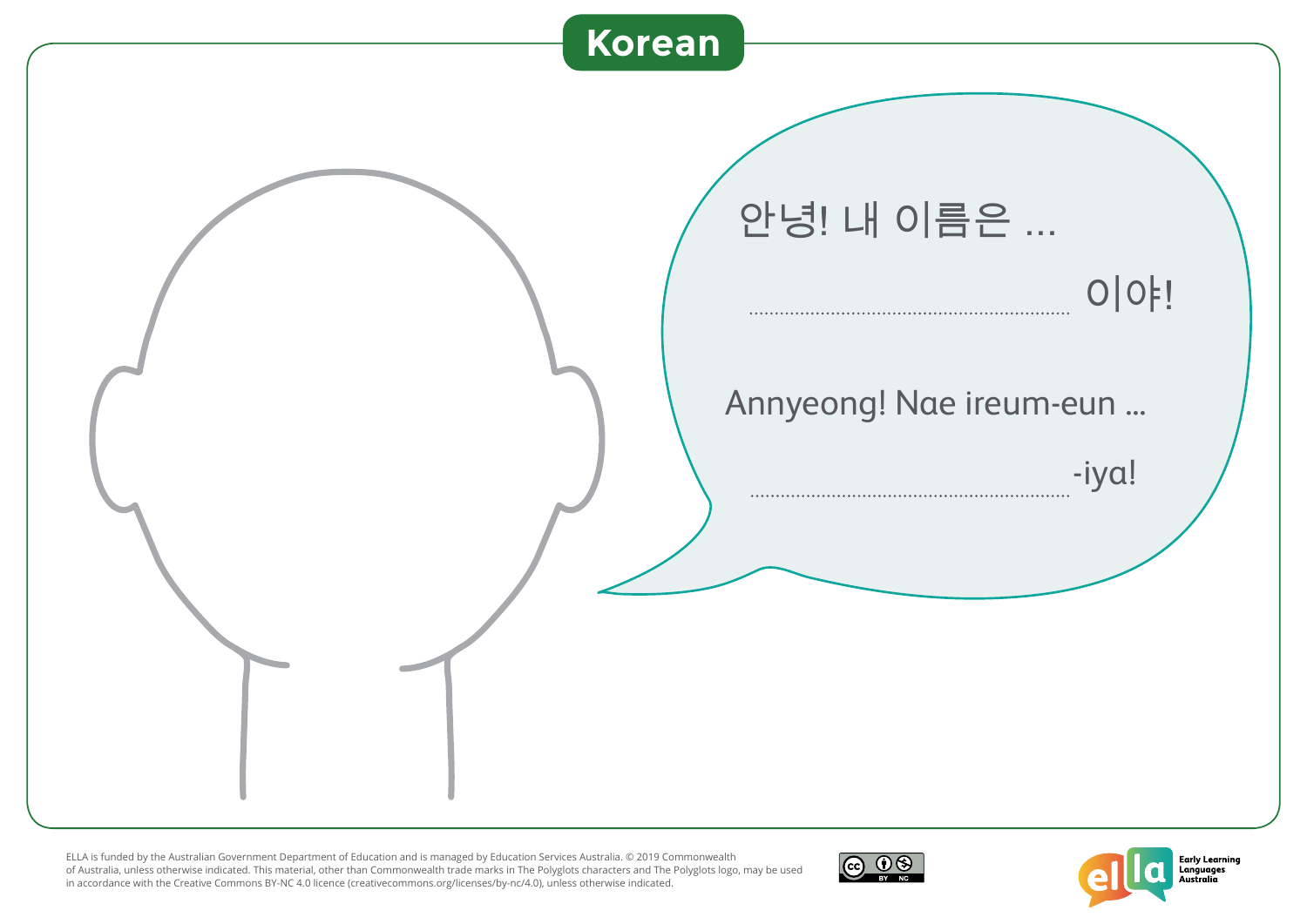## **Modern Greek**





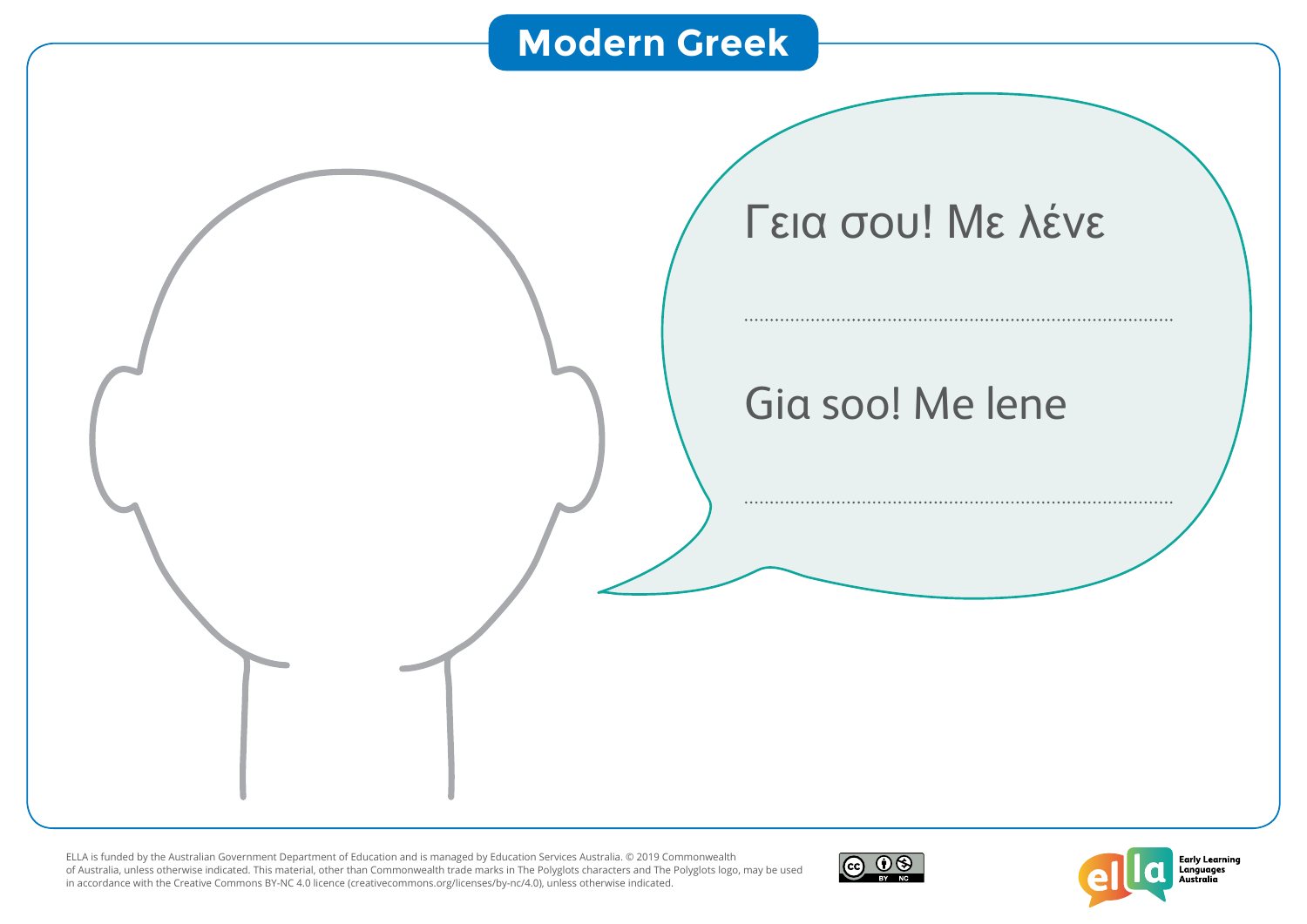



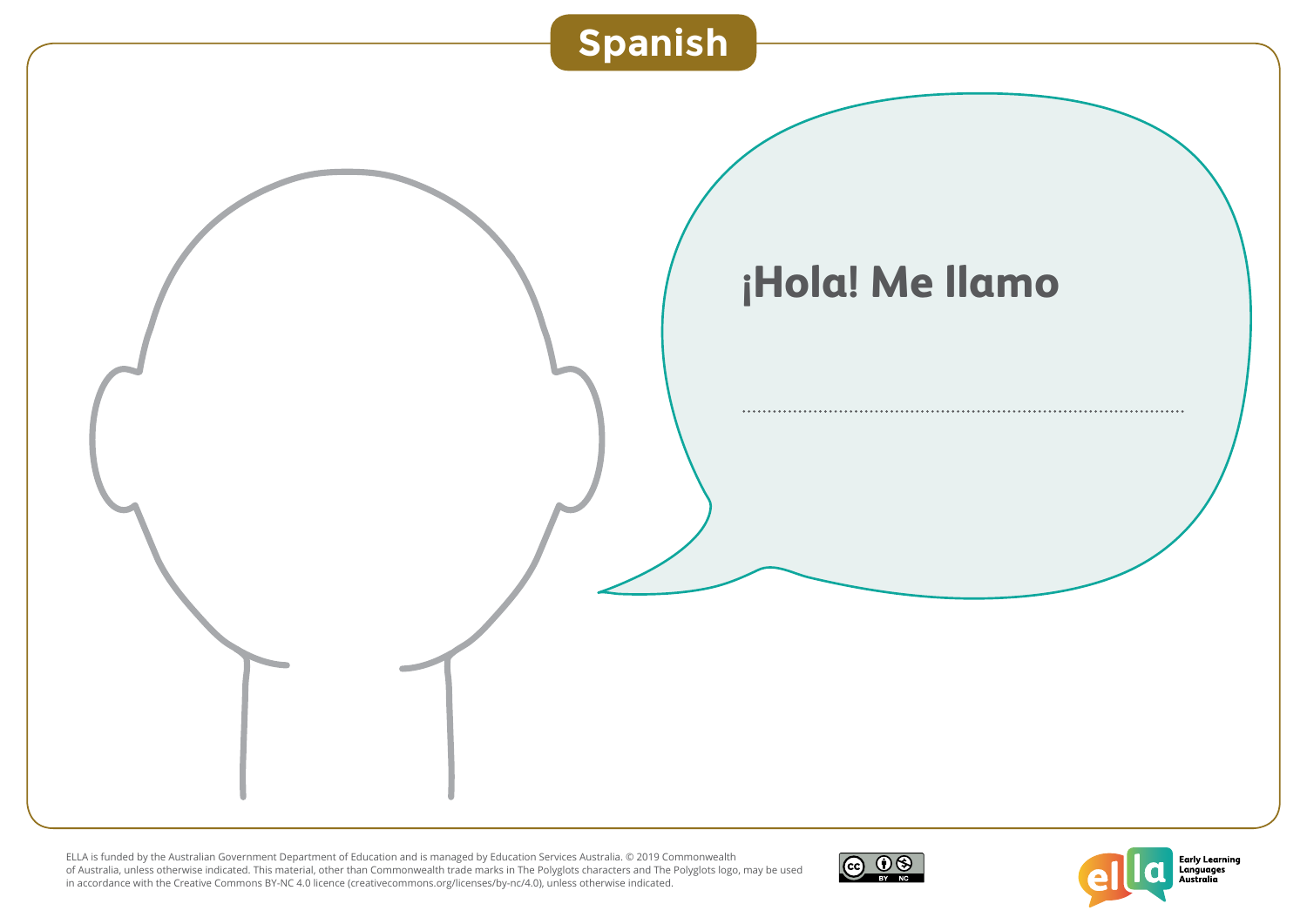